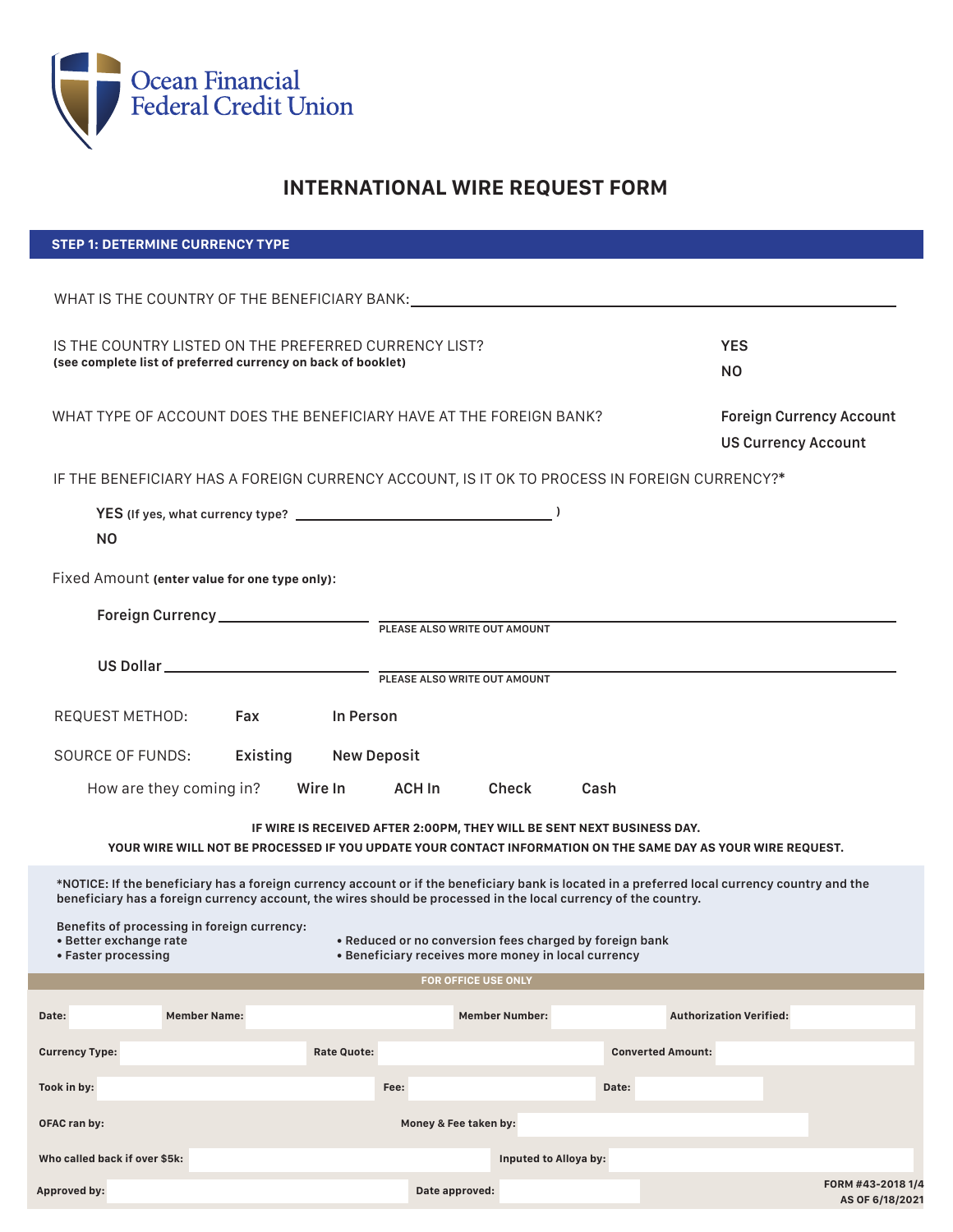## **STEP 2: ENTER WIRE DETAILS**

| NAME (FIRST, MIDDLE, LAST):                  |                                           |                                    | <b>DATE OF BIRTH:</b> |      |
|----------------------------------------------|-------------------------------------------|------------------------------------|-----------------------|------|
|                                              |                                           |                                    |                       |      |
| <b>ACCOUNT NUMBER:</b>                       | PHONE NUMBER (MUST MATCH NUMBER ON FILE): |                                    |                       |      |
| STREET ADDRESS (MUST MATCH ADDRESS ON FILE): |                                           | <b>ADDRESS (2nd LINE OPTIONAL:</b> |                       |      |
| CITY:                                        | <b>STATE:</b>                             |                                    |                       | ZIP: |
| <b>COUNTRY:</b>                              | <b>EMAIL ADDRESS:</b>                     |                                    |                       |      |
| <b>PURPOSE OF WIRE:</b>                      |                                           |                                    |                       |      |
|                                              |                                           |                                    |                       |      |
|                                              |                                           |                                    |                       |      |

## **BENEFICIARY**

| NAME (FIRST, MIDDLE, LAST):                         |                                           |  | <b>DATE OF BIRTH:</b> |  |
|-----------------------------------------------------|-------------------------------------------|--|-----------------------|--|
| <b>OR BUSINESS NAME:</b>                            |                                           |  |                       |  |
| <b>ACCOUNT NUMBER:</b>                              | PHONE NUMBER (MUST MATCH NUMBER ON FILE): |  |                       |  |
| <b>STREET ADDRESS (MUST MATCH ADDRESS ON FILE):</b> | <b>ADDRESS (2nd LINE OPTIONAL:</b>        |  |                       |  |
| CITY:                                               | <b>STATE/PROVINCE:</b>                    |  | <b>POSTAL CODE:</b>   |  |
| <b>COUNTRY:</b>                                     | <b>EMAIL ADDRESS:</b>                     |  |                       |  |
| <b>INSTRUCTIONS:</b>                                |                                           |  |                       |  |

## **BENEFICIARY BANK**

| NAME:                                               |                        |                     |
|-----------------------------------------------------|------------------------|---------------------|
|                                                     |                        |                     |
|                                                     |                        |                     |
| <b>SWIFT/BIC CODE:</b>                              | NATIONAL ID:           |                     |
|                                                     |                        |                     |
|                                                     |                        |                     |
| <b>STREET ADDRESS (MUST MATCH ADDRESS ON FILE):</b> |                        |                     |
|                                                     |                        |                     |
|                                                     |                        |                     |
|                                                     |                        |                     |
| CITY:                                               | <b>STATE/PROVINCE:</b> | <b>POSTAL CODE:</b> |
|                                                     |                        |                     |
|                                                     |                        |                     |
| <b>COUNTRY:</b>                                     | <b>PHONE NUMBER:</b>   |                     |
|                                                     |                        |                     |
|                                                     |                        |                     |
| <b>BRANCH:</b>                                      |                        |                     |
|                                                     |                        |                     |
|                                                     |                        |                     |

**IMPORTANT NOTE: Verify the beneficiary account type for either US dollar account or foreign currency account. If the account type is foreign currency then the wire should be processed in the local currency of the country. In many instances US dollar wires are sent to foreign currency accounts at foreign financial institutions when a foreign currency international wire would be more appropriate.**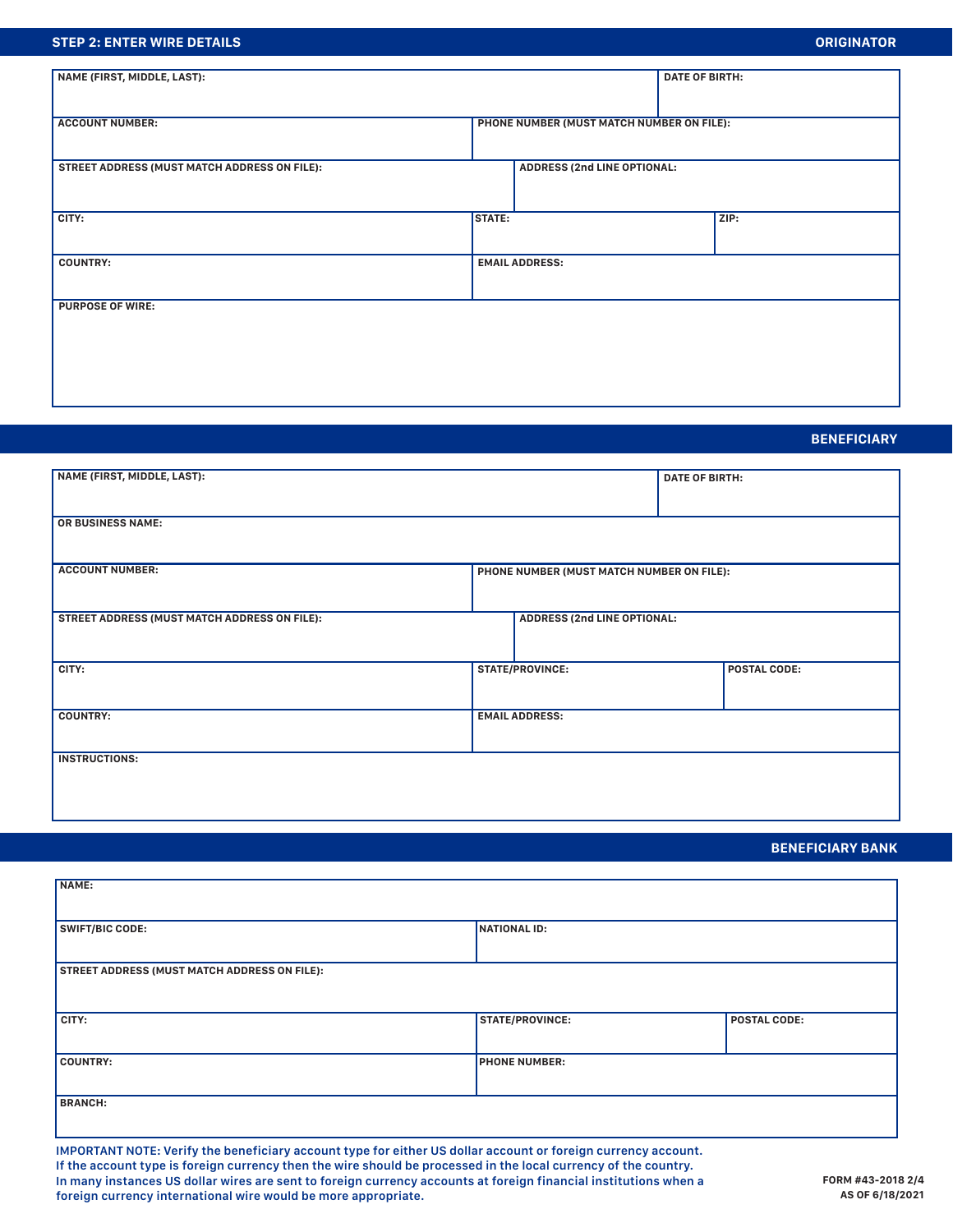## **Important Information Concerning International Wire Transfers**

By signing below, you authorize us to transfer funds as described above and debit your account for the amount transferred, plus any applicable fees and charges. You authorize us to deduct the international wire transfer fee from your credit union account indicated above. For updated fees, please refer to our fee schedule.

Fees for wire transfers are disclosed in the Rate and Fee Schedule. Other Financial Institutions involved in the wire transfer may impose additional fees.

Ocean Financial Federal Credit Union may fail to act or delay acting on a wire transfer without any liability due to legal constraint, your negligence, lack of funds, interruption of communications facilities, equipment failure, war, emergency conditions or other circumstances beyond our control. OFFCU may also fail to send or delay a transfer without any liability if sending the wire transfer would violate any guideline, rule or regulation of any government authority.

#### **OFFCU is not liable for consequential, special or exemplary damages or losses of any kind.**

If member asks OFFCU to cancel or amend the transfer, OFFCU may make a reasonable effort to act on your request. OFFCU is not liable to you if for any reason this transfer is not amended or canceled. You agree to reimburse OFFCU for any costs, losses, or damages OFFCU incurs in connection with your request to amend or cancel the tranfer.

**If wire transfer is canceled:** OFFCU does not have to refund your money until OFFCU determines that the beneficiary has not received the money and the money is returned to OFFCU. If OFFCU returns your money, the refund may not be equal to the amount of the original wire transfer. For example, the amounts may be different because of a charge other Financial Institutions may impose to return the wire transfer.

**Cut off times for processing wire transfers.** International wire transfers received prior to 2:00 pm will be transmitted on the same business day. Wire transfers received after the cut off time will be transmitted the next business day. Wire transfer business days will include all normal business day of OFFCU.

## **The address and phone number on file with OFFCU must match the information on your wire transfer.**

**You must accurately identify beneficiaries of your wire transfer.** When you give OFFCU the name and account number of a beneficiary, OFFCU and other Financial Institutions may process the wire transfer based on the account number alone, even though the number may identify a person other than the beneficiary named. When you give OFFCU the name and identifying number of a Financial Institution, OFFCU and other Financial Institutions may process the wire transfer based on the Financial Institutions identifying number alone, even though the number may identify a Financial Institution other than the Financial Institution named. In these cases, you are still obligated to pay OFFCU the amount of the wire transfer.

Fed wire is the funds transfer system of the U.S. Federal Reserve Bank. OFFCU and Financial Institutions involved may use Fed wire to make the wire transfer. If Fed wire carries any part of the wire transfer, Regulation J of the U.S. Federal Reserve Board governs your rights and obligations regarding the wire transfer.

When a member requests a wire transfer, the security procedure involves use of identification methods that may involve photo identification, signature verification of original signature and/or call back procedure by OFFCU.

By requesting a wire transfer, you authorize OFFCU to debit your account to pay for this transfer. OFFCU will notify you about the wire transfer on your statement. You must send OFFCU written notice, including a statement of relevant facts, within 60 calendar days after you receive the first member statement on which any unauthorized or erroneous debit to your account, or any other discrepancy between your records and ours OFFCU. If you fail to notify OFFCU within this 60-day period, OFFCU is not liable, or obligated to compensate you, for any loss of interest of interest equivalent because of an unauthorized or erroneous debit.